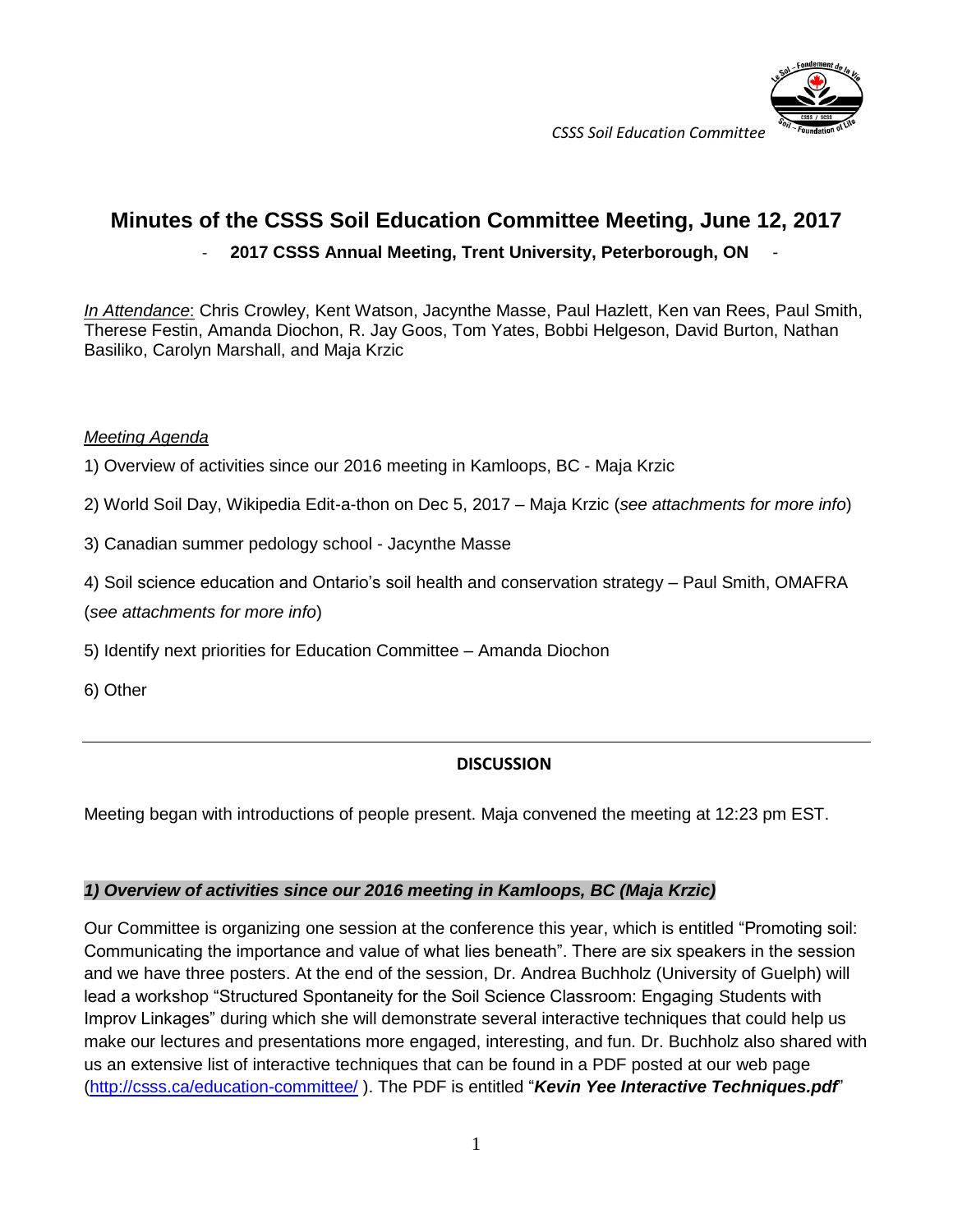

We are also in the process of working on a second paper focusing on the foundation year/first year soil science courses that are offered at universities and colleges in Canada. The survey is available at <https://survey.ubc.ca/surveys/krzic/2017-csss-ms/> and we hope to submit a draft of the manuscript by the end of the year. This is following up on our recent manuscript examining soil science offerings in Canadian universities and colleges entitled "*Profiling undergraduate soil science education in Canada: Status and projected trends*" (available at [http://www.nrcresearchpress.com/doi/10.1139/CJSS-2016-](http://www.nrcresearchpress.com/doi/10.1139/CJSS-2016-0058#.WUlLZ9yQyvF) [0058#.WUlLZ9yQyvF\)](http://www.nrcresearchpress.com/doi/10.1139/CJSS-2016-0058#.WUlLZ9yQyvF).

## *2) World Soil Day, Wikipedia Edit-a-thon on Dec 5, 2017 (Maja Krzic)*

Maja explained that there is an open invitation to edit pages related to soil during an Edit-a-thon on Dec 5, 2017. Additional details are provided in the attachments.

## *3) Canadian summer pedology school (Jacynthe Masse)*

Jacynthe explained that there is a critical mass of scientists in Canada that are concerned about the loss of pedology and knowledge in Canada. She attended a month long course focusing on statistics that inspired her to think about delivering something similar in Canada but focusing on soils. She is partnering with Dave Kroetsch and Richard Heck to make this a reality but is also looking for volunteers. She will be expanding on her vision for the course in the afternoon session. Guelph was discussed as a proposed location. Tom Yates suggested increasing connections with industry etc. to increase enrollment and fill a niche.

# *4) Soil science education and Ontario's soil health and conservation strategy (Paul Smith, Ontario Ministry of Agriculture, Food and Rural Affairs – OMAFRA)*

Paul discussed Ontario's soil health strategy. One of the questions he is interested in exploring is whether Ontario has the knowledge base and courses available to ensure that students and practitioners are properly trained. What are the needs in Ontario from business/industry and the academy? He is interested in engaging with universities and colleges in Ontario to inventory and take stock of the skills that students acquire. Pedology has been identified as an area of particular interest.

Dave Burton suggested a working document that outlines the significance of soil science to the industry. A working group could develop this document.

Jay Goos (soil science professor from North Dakota) asked if Ontario had anything like the Certified Soil Classifiers that are in North Dakota. There is not.

There was an identified need to determine the value from industry and government in terms of having a professional type designation.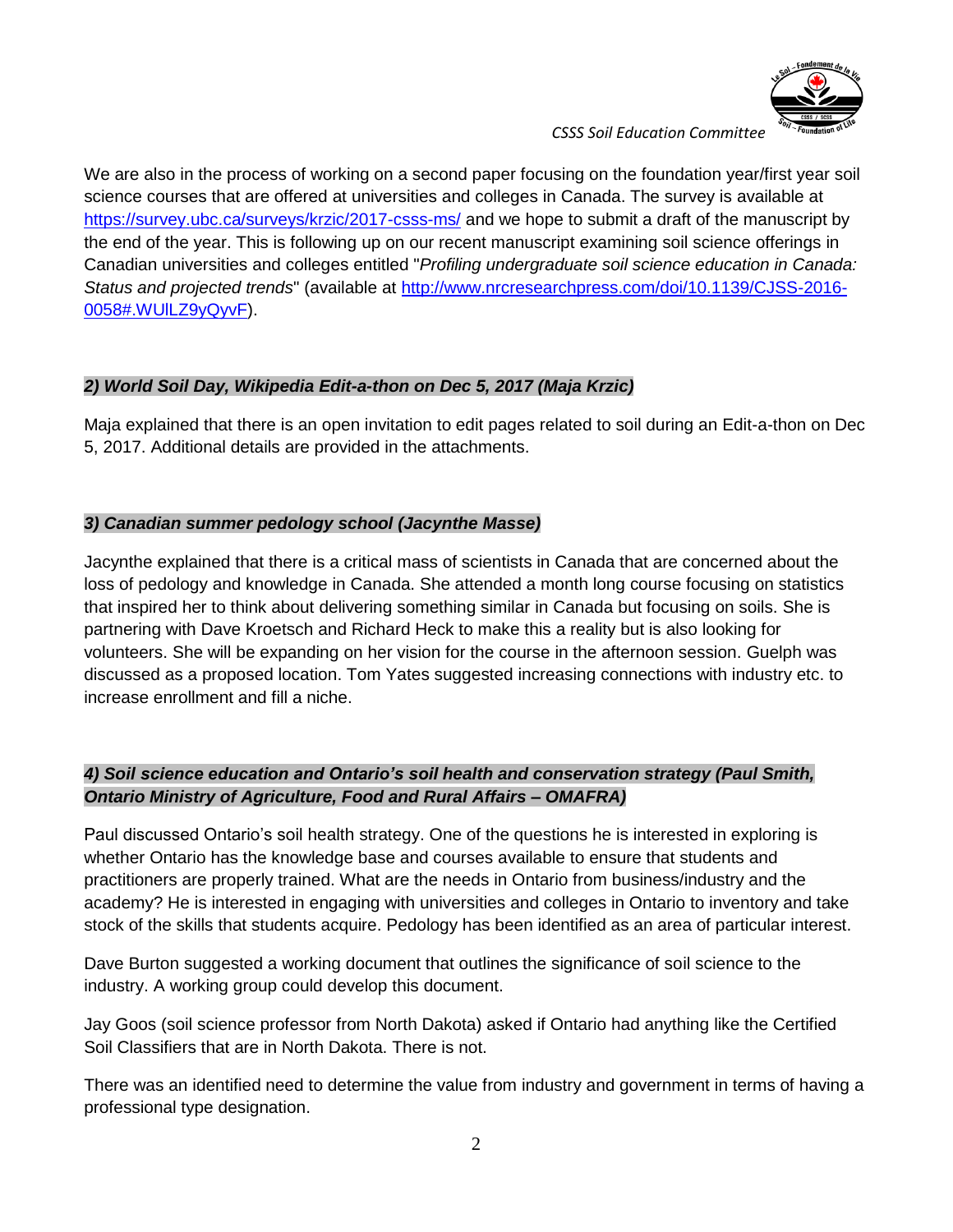

This soil health initiative in Ontario might also prove to be helpful to Jacynthe's initiative on Canadian summer pedology school.

## *5) Identify next priorities for Education Committee (Amanda Diochon):*

Amanda suggested that the committee could design a poster similar to the US poster [\(https://www.nrcs.usda.gov/wps/portal/nrcs/detail/soils/edu/?cid=nrcs142p2\\_053588\)](https://www.nrcs.usda.gov/wps/portal/nrcs/detail/soils/edu/?cid=nrcs142p2_053588), which would show all of the soil orders of Canada. Kent Watson has many outstanding photographs of soil profiles that could be used for this. In addition, we could also solicit photographs from other members. The poster could be distributed to science teachers. This will be presented at the AGM.

Meeting adjourned at 12:58 EST.

# **ATTACHMENTS**

# *World Soil Day* **edit-a-thon on Dec 5, 2017**

We are organizing a coordinated *World Soil Day* Wikipedia edit-a-thon, where scientists, professionals and students work simultaneously to edit and update soil science information on Wikipedia, particularly where information gaps currently exist. Wikipedia edit-a-thons can be a great way to promote a particular cause or event, and we thought this would be a great opportunity for soil scientists to connect with a large audience through this online encyclopedia resource. The *World Soil Day* edit-a-thon is proposed to take place on December 5, 2017, as a part of celebration of the International Decade of Soils (2015-2024).

#### **What is a Wikipedia edit-a-thon?**

A Wikipedia edit-a-thon<sup>1</sup> is an organized event where people can edit and improve a specific topic or type of content on Wikipedia, typically including basic editing training for new editors. Wikipedia edit-a-thons have taken place at [Wikimedia chapter](https://en.wikipedia.org/wiki/Wikimedia_chapter) headquarters, accredited educational institutions, museums and archives. A Wikipedia edit-a-thon can be:

- a scheduled time where people edit Wikipedia together, whether offline, online, or a mix of both;
- focused on a specific topic (e.g. women's history, soil science, Organic soils);
- a way to give new-comers an insight into how Wikipedia works.

#### **The Opportunity**

 $\overline{a}$ 

 $1$ The word is [a portmanteau](https://en.wikipedia.org/wiki/Portmanteau) of "edit" and "marathon"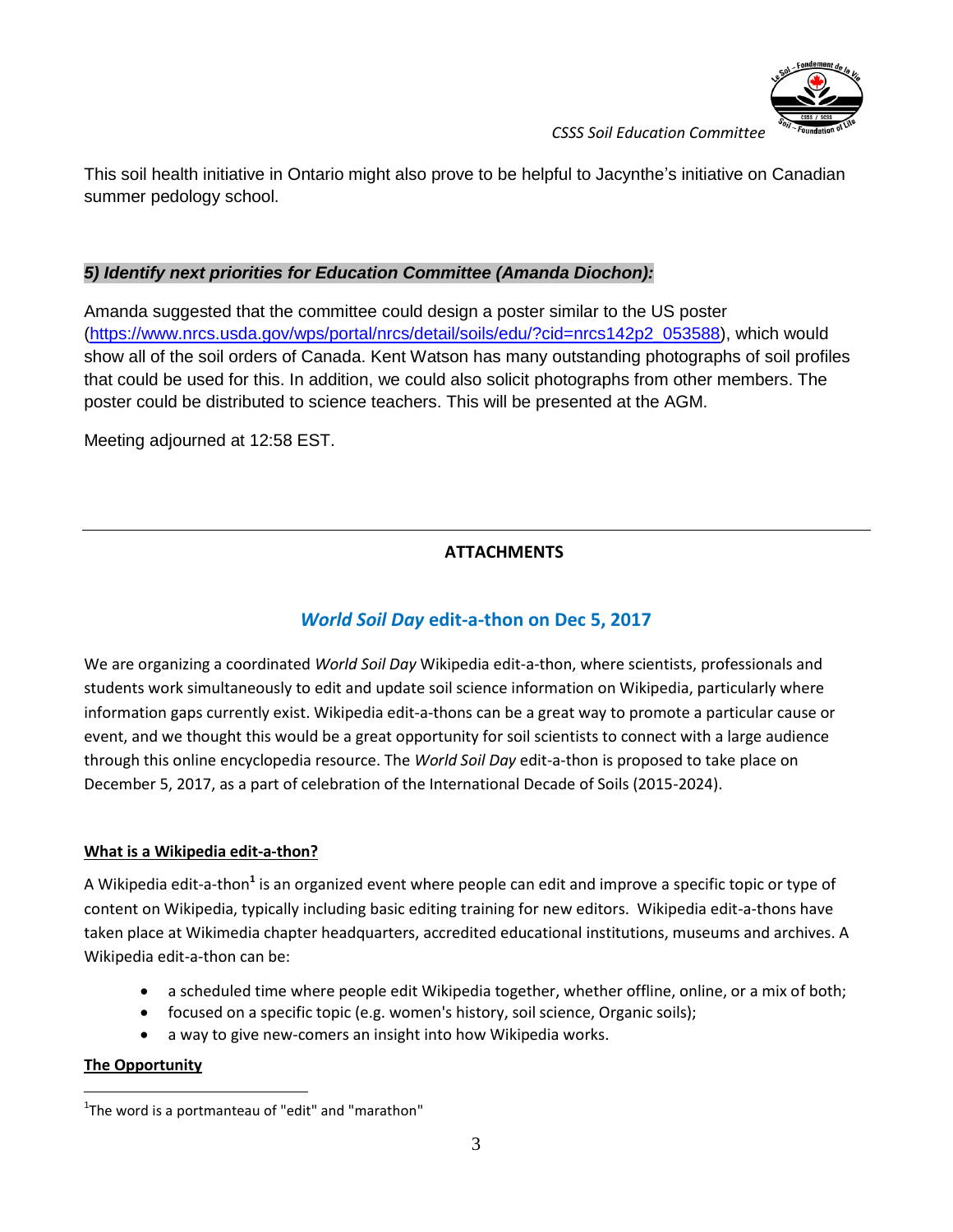

Often, the best outcomes are achieved when the focus of an edit-a-thon is on a specific topic that that has not been fully developed in Wikipedia. One focus of the proposed *World Soil Day* edit-a-thon is to expand on socalled "stubs" (Wikipedia pages that are too short to provide encyclopedic coverage of a subject, and can be expanded). Wikipedia has a list of Soil Science stubs, which is a useful starting point for identifying information gaps [https://en.wikipedia.org/wiki/Category:Soil\\_science\\_stubs](https://en.wikipedia.org/wiki/Category:Soil_science_stubs) .

A review of other information gaps is currently underway by the edit-a-thon organizers, who have identified some suggested pages to edit. For example, at

[https://en.wikipedia.org/wiki/Canadian\\_system\\_of\\_soil\\_classification](https://en.wikipedia.org/wiki/Canadian_system_of_soil_classification) we could add media, maps of orders across Canada, link to other pages (e.g., Podzolic order), name equivalent taxa in other classification systems, link keywords in descriptions to other pages (e.g., parent material); could create pages for Great Groups, Subgroups, etc.

One key opportunity is to enhance the presence of Canadian soil science content on Wikipedia. For example, there is no Wikipedia entry for the Canadian Society of Soil Science. It would be very helpful if you could review the soil science information that is currently available on Wikipedia and bring forward any specific suggestions of knowledge gaps that could be filed by our community at the *World Soil Day* edit-a-thon.

**Important:** Do not worry if you've never edited a Wikipedia entry before! There will be training and support, and a range of different kinds of edits available for you to work on (ranging from very simple to more complex in the list below):

- Minor edits typo corrections, formatting and presentational changes, rearranging of text without modifying content, etc.
- Major edits adding/deleting page content, new sections, etc.
- Add references inline citations and footnotes
- Add images, sounds, videos (this is a great opportunity for those of you with great photo libraries)
- Add an infobox to a page
- Create a new page from scratch

Edit-a-thons improve the encyclopedia and can be a great way to help new "Wikipedians" learn to edit and give them insight in to how Wikipedia works.

#### **Event Details**

The *World Soil Day* edit-a-thon will include an event hosted by the University of British Columbia (UBC) soil science community in conjunction with Wikipedia experts from the UBC's Centre for Teaching, Learning and Technology, in Vancouver on Tuesday, Dec 5, 2017, 1:00 – 4:00 pm, (PDT), location TBA. In addition, soil scientists from across the country are invited to participate online from any location. If there is a volunteer to set up a satellite meetup at another institution, please contact Maja at maja.krzic@ubc.ca.

The online hub that will bring the *World Soil Day* Wikipedia editors together is what's called a Wikipedia: Meetup page [\(https://en.wikipedia.org/wiki/Wikipedia:Meetup/World\\_Soil\\_Day\\_2017\\_Edit-a-thon](https://en.wikipedia.org/wiki/Wikipedia:Meetup/World_Soil_Day_2017_Edit-a-thon) ). Here you